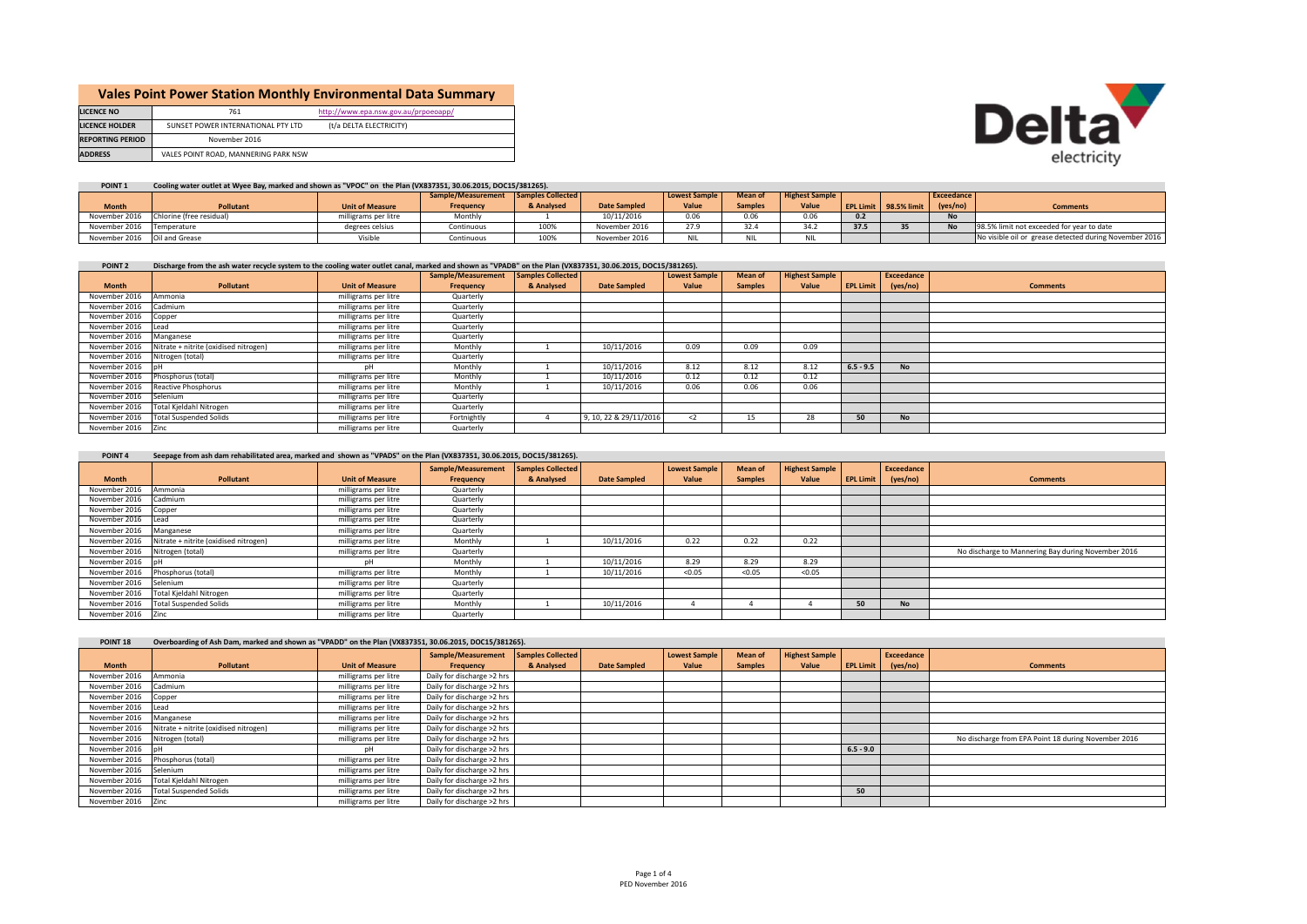| POINT <sub>19</sub> | Groundwater bore, marked and shown as "VPGM/D3" on the Plan (VX837351, 30.06.2015, DOC15/381265). |                             |                                 |                                        |                     |                               |                           |                                |                  |                               |                                                     |
|---------------------|---------------------------------------------------------------------------------------------------|-----------------------------|---------------------------------|----------------------------------------|---------------------|-------------------------------|---------------------------|--------------------------------|------------------|-------------------------------|-----------------------------------------------------|
| <b>Month</b>        | Pollutant                                                                                         | <b>Unit of Measure</b>      | Sample/Measurement<br>Frequency | <b>Samples Collected</b><br>& Analysed | <b>Date Sampled</b> | <b>Lowest Sample</b><br>Value | Mean of<br><b>Samples</b> | <b>Highest Sample</b><br>Value | <b>EPL Limit</b> | <b>Exceedance</b><br>(yes/no) | <b>Comments</b>                                     |
| November 2016       | Arsenic                                                                                           | milligrams per litre        | Quarterly                       |                                        |                     |                               |                           |                                |                  |                               |                                                     |
| November 2016       | Cadmium                                                                                           | milligrams per litre        | Quarterly                       |                                        |                     |                               |                           |                                |                  |                               |                                                     |
| November 2016       | Calcium                                                                                           | milligrams per litre        | Quarterly                       |                                        |                     |                               |                           |                                |                  |                               |                                                     |
| November 2016       | Chromium                                                                                          | milligrams per litre        | Quarterly                       |                                        |                     |                               |                           |                                |                  |                               |                                                     |
| November 2016       | Copper                                                                                            | milligrams per litre        | Quarterly                       |                                        |                     |                               |                           |                                |                  |                               |                                                     |
| November 2016       | <b>Electrical conductivity</b>                                                                    | microsiemens per centimetre | Quarterly                       |                                        |                     |                               |                           |                                |                  |                               |                                                     |
| November 2016       | Iron                                                                                              | milligrams per litre        | Quarterly                       |                                        |                     |                               |                           |                                |                  |                               |                                                     |
| November 2016       | Lead                                                                                              | milligrams per litre        | Quarterly                       |                                        |                     |                               |                           |                                |                  |                               |                                                     |
| November 2016       | Magnesium                                                                                         | milligrams per litre        | Quarterly                       |                                        |                     |                               |                           |                                |                  |                               | (next quarterly samples scheduled for January 2017) |
| November 2016       | Manganese                                                                                         | milligrams per litre        | Quarterly                       |                                        |                     |                               |                           |                                |                  |                               |                                                     |
| November 2016       | Vickel                                                                                            | milligrams per litre        | Quarterly                       |                                        |                     |                               |                           |                                |                  |                               |                                                     |
| November 2016       |                                                                                                   | pН                          | Quarterly                       |                                        |                     |                               |                           |                                |                  |                               |                                                     |
| November 2016       | Potassium                                                                                         | milligrams per litre        | Quarterly                       |                                        |                     |                               |                           |                                |                  |                               |                                                     |
| November 2016       | Selenium                                                                                          | milligrams per litre        | Quarterly                       |                                        |                     |                               |                           |                                |                  |                               |                                                     |
| November 2016       | Sodium                                                                                            | milligrams per litre        | Quarterly                       |                                        |                     |                               |                           |                                |                  |                               |                                                     |
| November 2016       | <b>Standing Water Level</b>                                                                       | metres                      | Quarterly                       |                                        |                     |                               |                           |                                |                  |                               |                                                     |
| November 2016 Zinc  |                                                                                                   | milligrams per litre        | Quarterly                       |                                        |                     |                               |                           |                                |                  |                               |                                                     |

| POINT <sub>20</sub>  | Groundwater bore, marked and shown as "VPGM/D5" on the Plan (VX837351, 30.06.2015, DOC15/381265). |                             |                                 |                                 |                     |                               |                           |                                |                  |                        |                                                     |
|----------------------|---------------------------------------------------------------------------------------------------|-----------------------------|---------------------------------|---------------------------------|---------------------|-------------------------------|---------------------------|--------------------------------|------------------|------------------------|-----------------------------------------------------|
| <b>Month</b>         | Pollutant                                                                                         | <b>Unit of Measure</b>      | Sample/Measurement<br>Frequency | Samples Collected<br>& Analysed | <b>Date Sampled</b> | <b>Lowest Sample</b><br>Value | Mean of<br><b>Samples</b> | <b>Highest Sample</b><br>Value | <b>EPL Limit</b> | Exceedance<br>(yes/no) | <b>Comments</b>                                     |
| November 2016        | Arsenic                                                                                           | milligrams per litre        | Quarterly                       |                                 |                     |                               |                           |                                |                  |                        |                                                     |
| November 2016        | Cadmium                                                                                           | milligrams per litre        | Quarterly                       |                                 |                     |                               |                           |                                |                  |                        |                                                     |
| November 2016        | Calcium                                                                                           | milligrams per litre        | Quarterly                       |                                 |                     |                               |                           |                                |                  |                        |                                                     |
| November 2016        | Chromium                                                                                          | milligrams per litre        | Quarterly                       |                                 |                     |                               |                           |                                |                  |                        |                                                     |
| November 2016        | Copper                                                                                            | milligrams per litre        | Quarterly                       |                                 |                     |                               |                           |                                |                  |                        |                                                     |
| November 2016        | <b>Electrical conductivity</b>                                                                    | microsiemens per centimetre | Quarterly                       |                                 |                     |                               |                           |                                |                  |                        |                                                     |
| November 2016        | Iron                                                                                              | milligrams per litre        | Quarterly                       |                                 |                     |                               |                           |                                |                  |                        |                                                     |
| November 2016        | Lead                                                                                              | milligrams per litre        | Quarterly                       |                                 |                     |                               |                           |                                |                  |                        |                                                     |
| November 2016        | Magnesium                                                                                         | milligrams per litre        | Quarterly                       |                                 |                     |                               |                           |                                |                  |                        | (next quarterly samples scheduled for January 2017) |
| November 2016        | Manganese                                                                                         | milligrams per litre        | Quarterly                       |                                 |                     |                               |                           |                                |                  |                        |                                                     |
| November 2016        | Nickel                                                                                            | milligrams per litre        | Quarterly                       |                                 |                     |                               |                           |                                |                  |                        |                                                     |
| November 2016        | InH                                                                                               | pН                          | Quarterly                       |                                 |                     |                               |                           |                                |                  |                        |                                                     |
| November 2016        | Potassium                                                                                         | milligrams per litre        | Quarterly                       |                                 |                     |                               |                           |                                |                  |                        |                                                     |
| November 2016        | Selenium                                                                                          | milligrams per litre        | Quarterly                       |                                 |                     |                               |                           |                                |                  |                        |                                                     |
| November 2016        | Sodium                                                                                            | milligrams per litre        | Quarterly                       |                                 |                     |                               |                           |                                |                  |                        |                                                     |
| November 2016        | <b>Standing Water Level</b>                                                                       | metres                      | Quarterly                       |                                 |                     |                               |                           |                                |                  |                        |                                                     |
| November 2016   Zinc |                                                                                                   | milligrams per litre        | Quarterly                       |                                 |                     |                               |                           |                                |                  |                        |                                                     |

| POINT <sub>21</sub>  | Groundwater bore, marked and shown as "VPGM/D6" on the Plan (VX837351, 30.06.2015, DOC15/381265). |                             |                                 |                                        |                     |                               |                           |                                |                  |                        |                                                     |
|----------------------|---------------------------------------------------------------------------------------------------|-----------------------------|---------------------------------|----------------------------------------|---------------------|-------------------------------|---------------------------|--------------------------------|------------------|------------------------|-----------------------------------------------------|
| <b>Month</b>         | Pollutant                                                                                         | <b>Unit of Measure</b>      | Sample/Measurement<br>Frequency | <b>Samples Collected</b><br>& Analysed | <b>Date Sampled</b> | <b>Lowest Sample</b><br>Value | Mean of<br><b>Samples</b> | <b>Highest Sample</b><br>Value | <b>EPL Limit</b> | Exceedance<br>(yes/no) | <b>Comments</b>                                     |
| November 2016        | Arsenic                                                                                           | milligrams per litre        | Quarterly                       |                                        |                     |                               |                           |                                |                  |                        |                                                     |
| November 2016        | Cadmium                                                                                           | milligrams per litre        | Quarterly                       |                                        |                     |                               |                           |                                |                  |                        |                                                     |
| November 2016        | <b>Calcium</b>                                                                                    | milligrams per litre        | Quarterly                       |                                        |                     |                               |                           |                                |                  |                        |                                                     |
| November 2016        | Chromium                                                                                          | milligrams per litre        | Quarterly                       |                                        |                     |                               |                           |                                |                  |                        |                                                     |
| November 2016        | Copper                                                                                            | milligrams per litre        | Quarterly                       |                                        |                     |                               |                           |                                |                  |                        |                                                     |
| November 2016        | Electrical conductivity                                                                           | microsiemens per centimetre | Quarterly                       |                                        |                     |                               |                           |                                |                  |                        |                                                     |
| November 2016        | <b>I</b> ron                                                                                      | milligrams per litre        | Quarterly                       |                                        |                     |                               |                           |                                |                  |                        |                                                     |
| November 2016        | Lead                                                                                              | milligrams per litre        | Quarterly                       |                                        |                     |                               |                           |                                |                  |                        |                                                     |
| November 2016        | Magnesium                                                                                         | milligrams per litre        | Quarterly                       |                                        |                     |                               |                           |                                |                  |                        | (next quarterly samples scheduled for January 2017) |
| November 2016        | Manganese                                                                                         | milligrams per litre        | Quarterly                       |                                        |                     |                               |                           |                                |                  |                        |                                                     |
| November 2016        | Nickel                                                                                            | milligrams per litre        | Quarterly                       |                                        |                     |                               |                           |                                |                  |                        |                                                     |
| November 2016        | <b>I</b> nH                                                                                       | nH                          | Quarterly                       |                                        |                     |                               |                           |                                |                  |                        |                                                     |
| November 2016        | Potassium                                                                                         | milligrams per litre        | Quarterly                       |                                        |                     |                               |                           |                                |                  |                        |                                                     |
| November 2016        | Selenium                                                                                          | milligrams per litre        | Quarterly                       |                                        |                     |                               |                           |                                |                  |                        |                                                     |
| November 2016        | Sodium                                                                                            | milligrams per litre        | Quarterly                       |                                        |                     |                               |                           |                                |                  |                        |                                                     |
| November 2016        | <b>Standing Water Level</b>                                                                       | metres                      | Quarterly                       |                                        |                     |                               |                           |                                |                  |                        |                                                     |
| November 2016   Zinc |                                                                                                   | milligrams per litre        | Quarterly                       |                                        |                     |                               |                           |                                |                  |                        |                                                     |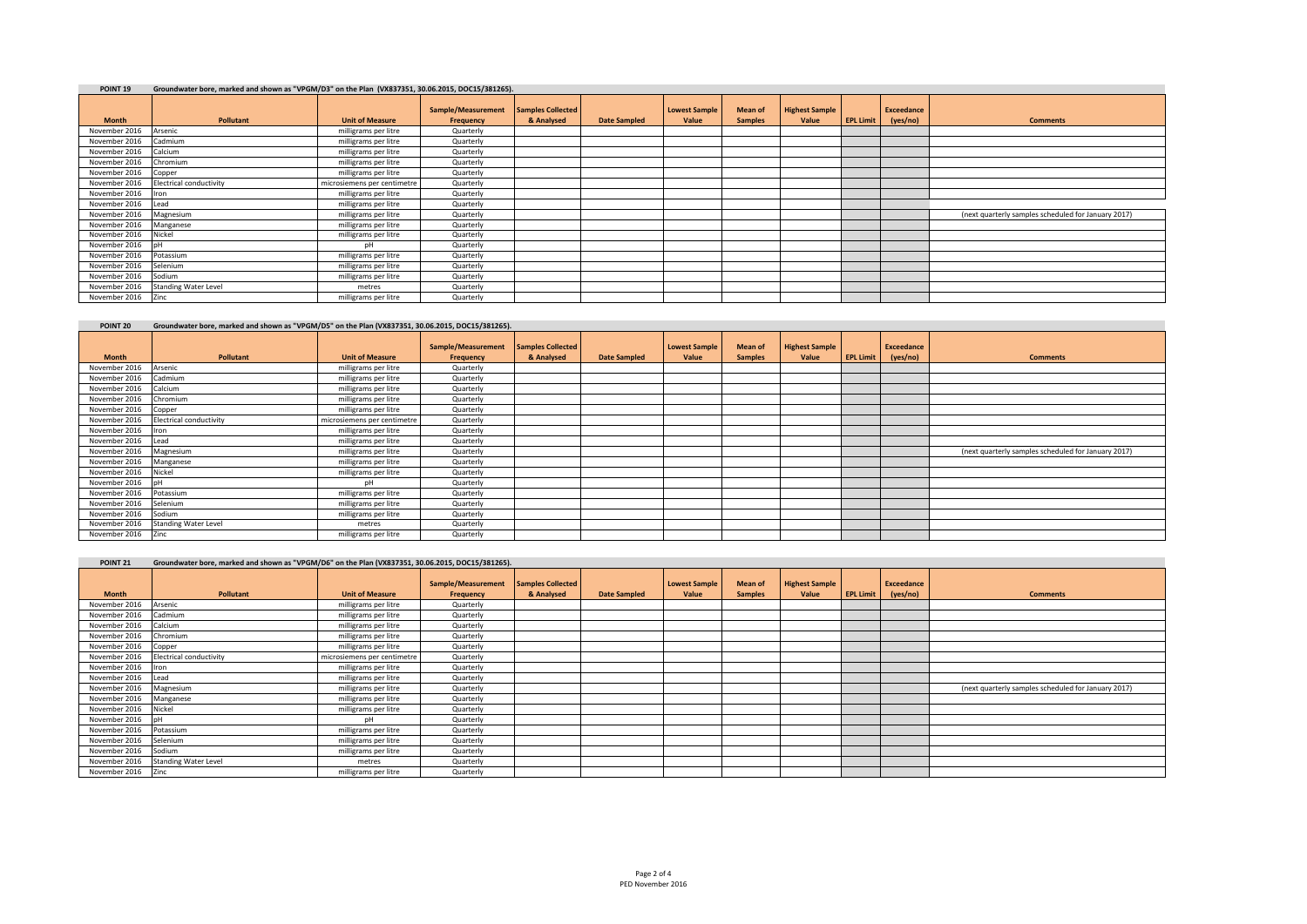| POINT <sub>22</sub> | Groundwater bore, marked and shown as "VPGM/D8" on the Plan (VX837351, 30.06.2015, DOC15/381265). |                             |                                 |                                        |                     |                               |                           |                                |                  |                               |                                                     |
|---------------------|---------------------------------------------------------------------------------------------------|-----------------------------|---------------------------------|----------------------------------------|---------------------|-------------------------------|---------------------------|--------------------------------|------------------|-------------------------------|-----------------------------------------------------|
| <b>Month</b>        | Pollutant                                                                                         | <b>Unit of Measure</b>      | Sample/Measurement<br>Frequency | <b>Samples Collected</b><br>& Analysed | <b>Date Sampled</b> | <b>Lowest Sample</b><br>Value | Mean of<br><b>Samples</b> | <b>Highest Sample</b><br>Value | <b>EPL Limit</b> | <b>Exceedance</b><br>(yes/no) | <b>Comments</b>                                     |
| November 2016       | Arsenic                                                                                           | milligrams per litre        | Quarterly                       |                                        |                     |                               |                           |                                |                  |                               |                                                     |
| November 2016       | Cadmium                                                                                           | milligrams per litre        | Quarterly                       |                                        |                     |                               |                           |                                |                  |                               |                                                     |
| November 2016       | Calcium                                                                                           | milligrams per litre        | Quarterly                       |                                        |                     |                               |                           |                                |                  |                               |                                                     |
| November 2016       | Chromium                                                                                          | milligrams per litre        | Quarterly                       |                                        |                     |                               |                           |                                |                  |                               |                                                     |
| November 2016       | Copper                                                                                            | milligrams per litre        | Quarterly                       |                                        |                     |                               |                           |                                |                  |                               |                                                     |
| November 2016       | <b>Electrical conductivity</b>                                                                    | microsiemens per centimetre | Quarterly                       |                                        |                     |                               |                           |                                |                  |                               |                                                     |
| November 2016       | Iron                                                                                              | milligrams per litre        | Quarterly                       |                                        |                     |                               |                           |                                |                  |                               |                                                     |
| November 2016       | Lead                                                                                              | milligrams per litre        | Quarterly                       |                                        |                     |                               |                           |                                |                  |                               |                                                     |
| November 2016       | Magnesium                                                                                         | milligrams per litre        | Quarterly                       |                                        |                     |                               |                           |                                |                  |                               | (next quarterly samples scheduled for January 2017) |
| November 2016       | Manganese                                                                                         | milligrams per litre        | Quarterly                       |                                        |                     |                               |                           |                                |                  |                               |                                                     |
| November 2016       | Nickel                                                                                            | milligrams per litre        | Quarterly                       |                                        |                     |                               |                           |                                |                  |                               |                                                     |
| November 2016       | nH                                                                                                | pН                          | Quarterly                       |                                        |                     |                               |                           |                                |                  |                               |                                                     |
| November 2016       | Potassium                                                                                         | milligrams per litre        | Quarterly                       |                                        |                     |                               |                           |                                |                  |                               |                                                     |
| November 2016       | Selenium                                                                                          | milligrams per litre        | Quarterly                       |                                        |                     |                               |                           |                                |                  |                               |                                                     |
| November 2016       | Sodium                                                                                            | milligrams per litre        | Quarterly                       |                                        |                     |                               |                           |                                |                  |                               |                                                     |
| November 2016       | <b>Standing Water Level</b>                                                                       | metres                      | Quarterly                       |                                        |                     |                               |                           |                                |                  |                               |                                                     |
| November 2016       | Zinc                                                                                              | milligrams per litre        | Quarterly                       |                                        |                     |                               |                           |                                |                  |                               |                                                     |

| POINT <sub>23</sub> | Groundwater bore, marked and shown as "VPGM/D10" on the Plan (VX837351, 30.06.2015, DOC15/381265). |                             |                                 |                                 |                     |                               |                           |                                |                  |                        |                                                     |
|---------------------|----------------------------------------------------------------------------------------------------|-----------------------------|---------------------------------|---------------------------------|---------------------|-------------------------------|---------------------------|--------------------------------|------------------|------------------------|-----------------------------------------------------|
| <b>Month</b>        | Pollutant                                                                                          | <b>Unit of Measure</b>      | Sample/Measurement<br>Frequency | Samples Collected<br>& Analysed | <b>Date Sampled</b> | <b>Lowest Sample</b><br>Value | Mean of<br><b>Samples</b> | <b>Highest Sample</b><br>Value | <b>EPL Limit</b> | Exceedance<br>(yes/no) | <b>Comments</b>                                     |
| November 2016       | Arsenic                                                                                            | milligrams per litre        | Quarterly                       |                                 |                     |                               |                           |                                |                  |                        |                                                     |
| November 2016       | Cadmium                                                                                            | milligrams per litre        | Quarterly                       |                                 |                     |                               |                           |                                |                  |                        |                                                     |
| November 2016       | Calcium                                                                                            | milligrams per litre        | Quarterly                       |                                 |                     |                               |                           |                                |                  |                        |                                                     |
| November 2016       | Chromium                                                                                           | milligrams per litre        | Quarterly                       |                                 |                     |                               |                           |                                |                  |                        |                                                     |
| November 2016       | Copper                                                                                             | milligrams per litre        | Quarterly                       |                                 |                     |                               |                           |                                |                  |                        |                                                     |
| November 2016       | <b>Electrical conductivity</b>                                                                     | microsiemens per centimetre | Quarterly                       |                                 |                     |                               |                           |                                |                  |                        |                                                     |
| November 2016       | llron                                                                                              | milligrams per litre        | Quarterly                       |                                 |                     |                               |                           |                                |                  |                        |                                                     |
| November 2016       | Lead                                                                                               | milligrams per litre        | Quarterly                       |                                 |                     |                               |                           |                                |                  |                        |                                                     |
| November 2016       | Magnesium                                                                                          | milligrams per litre        | Quarterly                       |                                 |                     |                               |                           |                                |                  |                        | (next quarterly samples scheduled for January 2017) |
| November 2016       | Manganese                                                                                          | milligrams per litre        | Quarterly                       |                                 |                     |                               |                           |                                |                  |                        |                                                     |
| November 2016       | Nickel                                                                                             | milligrams per litre        | Quarterly                       |                                 |                     |                               |                           |                                |                  |                        |                                                     |
| November 2016       | <b>InH</b>                                                                                         | pН                          | Quarterly                       |                                 |                     |                               |                           |                                |                  |                        |                                                     |
| November 2016       | Potassium                                                                                          | milligrams per litre        | Quarterly                       |                                 |                     |                               |                           |                                |                  |                        |                                                     |
| November 2016       | Selenium                                                                                           | milligrams per litre        | Quarterly                       |                                 |                     |                               |                           |                                |                  |                        |                                                     |
| November 2016       | Sodium                                                                                             | milligrams per litre        | Quarterly                       |                                 |                     |                               |                           |                                |                  |                        |                                                     |
| November 2016       | <b>Standing Water Level</b>                                                                        | metres                      | Quarterly                       |                                 |                     |                               |                           |                                |                  |                        |                                                     |
| November 2016 Zinc  |                                                                                                    | milligrams per litre        | Quarterly                       |                                 |                     |                               |                           |                                |                  |                        |                                                     |

| POINT <sub>11</sub> | Stack serving Boiler Unit No. 5, marked and shown as "11" on the Plan (VX837351, 30.06.2015, DOC15/381265). |                            |                    |                          |                     |                      |                |                       |                  |            |                 |
|---------------------|-------------------------------------------------------------------------------------------------------------|----------------------------|--------------------|--------------------------|---------------------|----------------------|----------------|-----------------------|------------------|------------|-----------------|
|                     |                                                                                                             |                            | Sample/Measurement | <b>Samples Collected</b> |                     | <b>Lowest Sample</b> | Mean of        | <b>Highest Sample</b> |                  | Exceedance |                 |
| <b>Month</b>        | <b>Pollutant</b>                                                                                            | <b>Unit of Measure</b>     | Frequency          | & Analysed               | <b>Date Sampled</b> | Value                | <b>Samples</b> | Value                 | <b>EPL Limit</b> | (yes/no)   | <b>Comments</b> |
| November 2016       | Cadmium                                                                                                     | milligrams per cubic metre | Yearly             |                          |                     |                      |                |                       |                  | <b>No</b>  |                 |
| November 2016       | Chlorine                                                                                                    | milligrams per cubic metre | Yearly             |                          |                     |                      |                |                       | 200              | <b>No</b>  |                 |
| November 2016       | Copper                                                                                                      | milligrams per cubic metre | Yearly             |                          |                     |                      |                |                       |                  |            |                 |
| November 2016       | Hydrogen chloride                                                                                           | milligrams per cubic metre | Yearly             |                          |                     |                      |                |                       | 100              | <b>No</b>  |                 |
| November 2016       | Mercury                                                                                                     | milligrams per cubic metre | Yearly             |                          |                     |                      |                |                       |                  | <b>No</b>  |                 |
| November 2016       | Moisture                                                                                                    | percent                    | Yearly             |                          |                     |                      |                |                       |                  |            |                 |
| November 2016       | Molecular weight of stack gases                                                                             | grams per gram mole        | Yearly             |                          |                     |                      |                |                       |                  |            |                 |
| November 2016       | Nitrogen Oxides                                                                                             | milligrams per cubic metre | Continuous         | 100%                     | November 2016       | 462                  | 595            | 760                   | 1500             | <b>No</b>  |                 |
| November 2016       | Sulfuric acid mist and sulfur trioxide (as SO3)                                                             | milligrams per cubic metre | Yearly             |                          |                     |                      |                |                       | 100              | <b>No</b>  |                 |
| November 2016       | Sulphur dioxide                                                                                             | parts per million          | Continuous         | 100%                     | November 2016       | 184                  | 209            | 239                   | 600              | <b>No</b>  |                 |
| November 2016       | Temperature                                                                                                 | degrees Celsius            | Yearly             |                          |                     |                      |                |                       |                  |            |                 |
| November 2016       | Total Fluoride                                                                                              | milligrams per cubic metre | Yearly             |                          |                     |                      |                |                       | 50               | <b>No</b>  |                 |
| November 2016       | <b>Total Solid Particles</b>                                                                                | milligrams per cubic metre | Yearly             |                          |                     |                      |                |                       | 100              | <b>No</b>  |                 |
| November 2016       | Type 1 and Type 2 substances in aggregate                                                                   | milligrams per cubic metre | Yearly             |                          |                     |                      |                |                       |                  | <b>No</b>  |                 |
| November 2016       | <b>Undifferentiated Particulates</b>                                                                        | milligrams per cubic metre | Continuous         | 99.2%                    | November 2016       | 10.6                 | 16.1           | 45.7                  |                  |            |                 |
| November 2016       | Velocity                                                                                                    | metres per second          | Yearly             |                          |                     |                      |                |                       |                  |            |                 |
| November 2016       | Volatile organic compounds                                                                                  | parts per million          | Yearly             |                          |                     |                      |                |                       |                  |            |                 |
| November 2016       | Volumetric flowrate                                                                                         | cubic metres per second    | Yearly             |                          |                     |                      |                |                       |                  |            |                 |